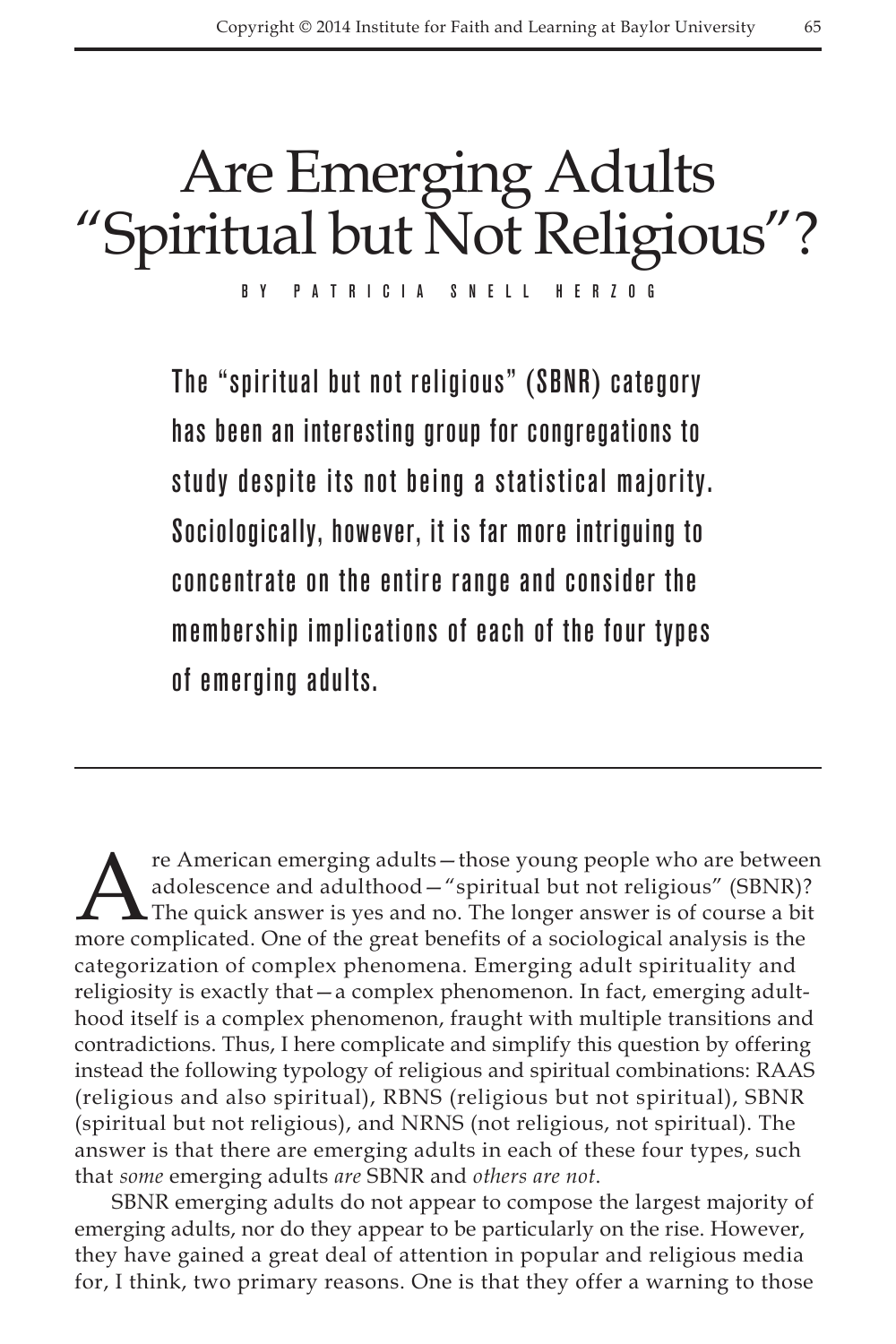in faith communities who think most emerging adults are religious (i.e. RAAS or RBNS), and two is that they offer some hope to those in faith communities who think most emerging adults are non-religious (i.e. NRNS). The SBNR category is thus a substantively interesting group despite not being a statistical majority. Sociologically, however, I find it far more intriguing to concentrate on the entire range and consider the membership implications of each of the four types of emerging adults.

## RAAS: RELIGIOUS AND ALSO SPIRITUAL

Beginning with the category that most people of faith are familiar with, religious-and-also-spiritual emerging adults are what Christian Smith and I in *Souls in Transition: The Religious Lives of Emerging Adults* term "committed" traditionalists." We write that these emerging adults

embrace a strong religious faith, whose beliefs they can reasonably well articulate and which they actively practice. Personal commitment to faith is a significant part of their identities and moral reasoning, and they are at least somewhat regularly involved in some religious group.<sup>1</sup>

Based on our qualitative interviews and their connection to our broader nationally-representative survey sample, we estimate that this group may constitute only about fifteen percent or less of emerging adults. To some people of faith, this statistic can be quite startling. By nature of the principle of reference groups, most people regularly involved in faith communities interact with others who are regularly involved in faith communities, resulting in a belief most people of faith are committed traditionalists. However, that is not the case.

In our collective experiences interviewing emerging adults for the National Study of Youth and Religion (NSYR), we as interviewers are consistently struck by how few and far between these RAAS emerging adults are. In fact, in the fourth wave of NSYR data collection—which we are still in the process of systematically analyzing—our sense during our debrief meeting was that they are even more difficult to find now than they were in the previous wave (perhaps now constituting less than fifteen percent). Maybe their membership will rebound once they move into later adulthood and have children, as other studies have suggested. However, even then many of them would seem to be tending toward some of the other categories I will describe further below. While it is too early to predict that entirely, my own suspicion is that this group is small and generally in a slow state of decline. That is partly because this category has a high bar for participation, which most emerging adults no longer have.

To be a committed traditionalist, it appears there are six "recipes" of social characteristic combinations that are necessary for maintaining a strong religious and spiritual faith throughout the emerging adult years. We found that four of these recipes call for strong parental faith. Thus, to the extent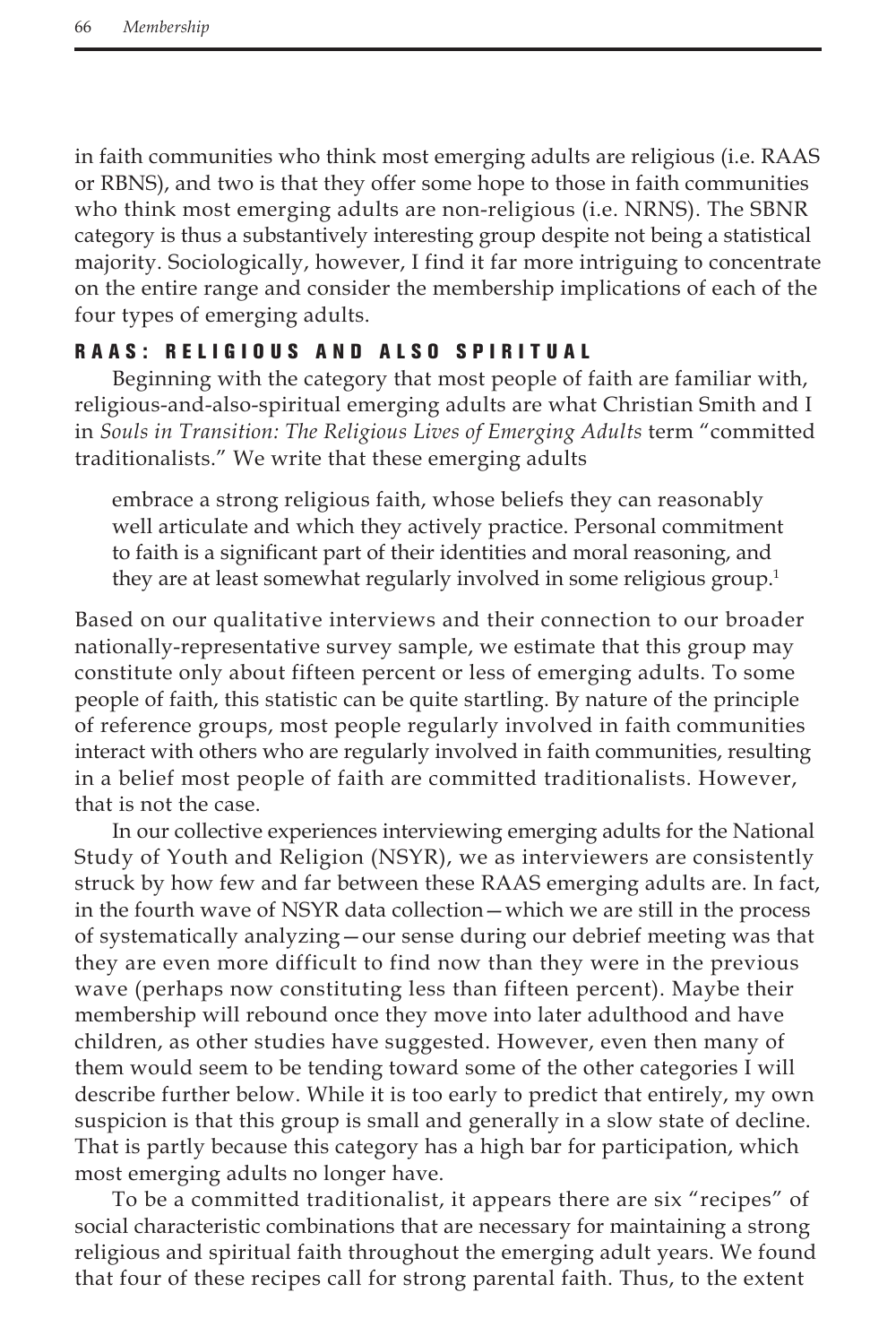that previous generations have declined in their regular service attendance, subsequent generations will decline in their participation as well, unless they have the ingredients of the other two remaining recipes. Even then, one of the remaining recipes still requires social support through other adult members of a congregation. This effectively means that all but one of the recipes for RAAS emerging adults require a strong religiously-committed social fabric, which we already know is rare and potentially fraying. In summary, it does not appear that RAAS emerging adults compose an entirely solid ground for persistent membership. Even to the extent that they do, faith communities would do well to support parents and other members of congregations to actively sustain and cultivate the faith of these emerging adults.

### R B N S : R E L I G I O U S B U T N O T S P I R I T U A L

Another category that people of faith often encounter is emerging adults who are relatively religious but not entirely spiritual. These are the emerging adults that we in *Souls in Transition* labeled "selective adherents" and described as those who: "believe and perform certain aspects of their religious traditions but neglect and ignore others," are "less serious and consistent about their faith," and "compartmentalize their experiences" by "partitioning them into religious and various nonreligious segments."2 RBNS emerging adults have typically been raised in religiously-attending households and often have adopted many tenets of their faith tradition—mostly, it appears, from the

habit of regularly participating throughout their childhood. However, they do not seem to have the same level of personal spiritual connection to these practices. In many cases, it appears these emerging adults mostly continue to practice their faith due to their social commitments, not wanting to overtly "rock the boat" with their families by actively declining any aspects of their family religious heritage. Rather, they continue to practice certain elements,

It appears there are six "recipes" of social characteristic combinations that are necessary for maintaining a strong religious faith throughout the emerging adult years. All but one of the recipes for RAAS emerging adults (religious-and-also-spiritual) require a strong religiously-committed social fabric.

especially those which tend to conflict the least with other mainstream American values, and discard the rest.

Similar to RAAS emerging adults, the existence and persistence of RBNS emerging adults seems to rest primarily on the shoulders of the parents and other social connections that exert pressure to continue overt religious practices,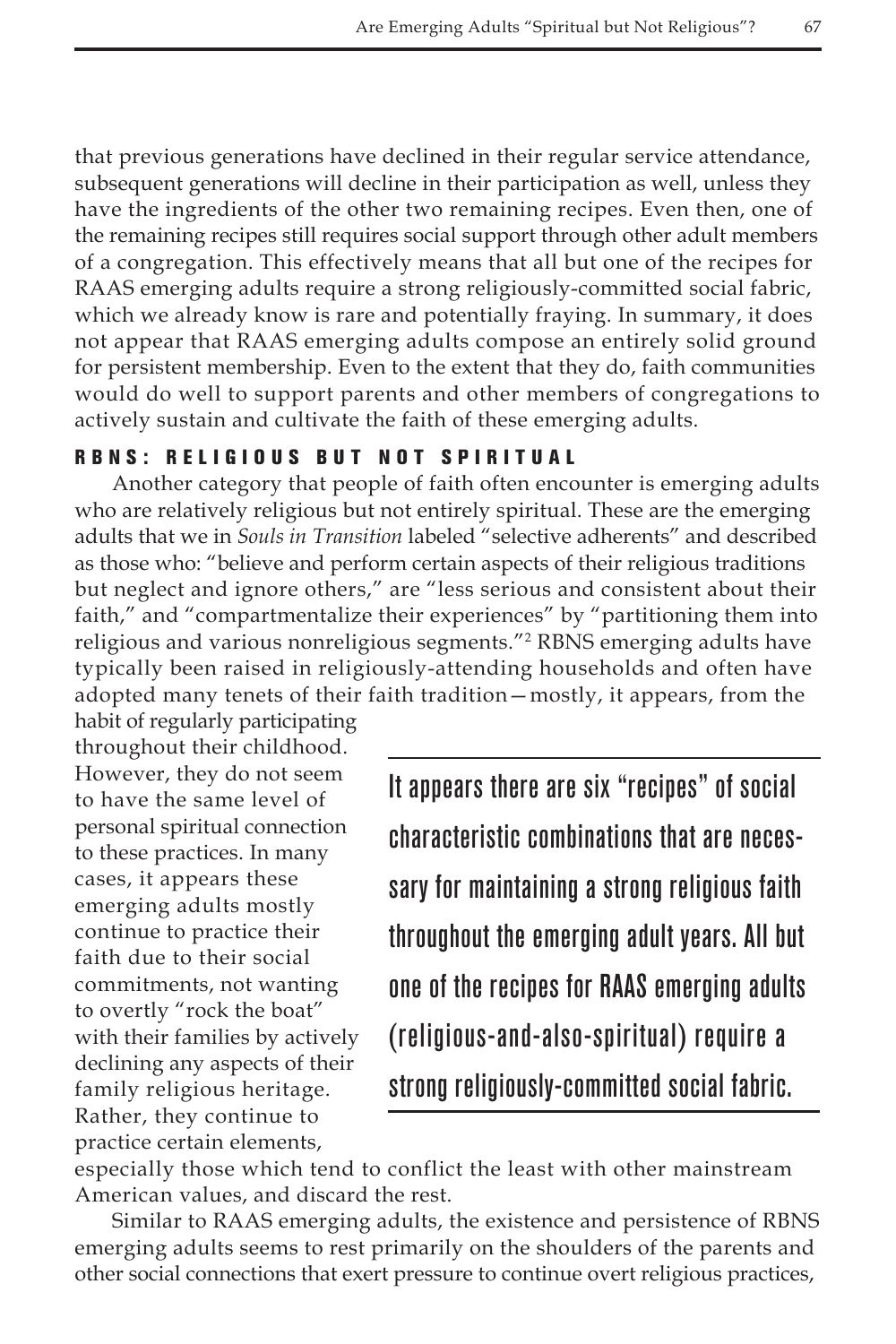at least sometimes. We estimate that roughly thirty percent of American emerging adults are already in this RBNS category. In addition, this group can act as a gateway for RAAS emerging adults to find their way to less committed forms as their involvement may waiver during their emerging adult transitions.

I personally find this group to be the one in need of most attention by faith communities, since the fact that they are still at least somewhat religiously active means that they are already from time to time within the walls of existing religious congregations. Most of what appears to sustain membership in these first two categories is their social connections to family or to people in faith communities. Thus, continuing their membership over time is especially contingent on not just getting them within religious walls but having something of substance offered once they are there to connect them to others within the congregation. This cannot simply be traditional forms of involvement designed in an era when people moved directly from adolescence to full adulthood. Marriage counseling, parenting classes, or any of the adult forms of programming that congregations typically offer do not appeal to most emerging adults, since many have not yet reached those stages. Furthermore, many do not find religious homes on college campus, and most emerging adults are past college for many years before settling down into later adulthood.

# SBNR: SPIRITUAL BUT NOT RELIGIOUS

Spiritual but not religious are what we in *Souls in Transition* called "spiritually open." We described these emerging adults as "not personally very committed to a religious faith" but "nonetheless receptive to and at least mildly interested in some spiritual or religious matters."3 While this group receives a good deal of attention, our estimate is that only approximately fifteen percent of emerging adults are SBNR. Some studies claim that this group is on the rise, and we did see some evidence of increase from 2008 to 2012. However, as of yet it does not appear to be a rapidly growing category or a statistical majority.

Perhaps because of their appeal as a way to increase membership, many claims exist about SBNRs that result in a number of mixed messages about this group. Part of the confusion is that SBNRs are themselves not a unified group. They have many important differences. Despite these distinctions, there are some aspects of emerging adults that are common across the different types of SBNRs. For instance, most SBNR emerging adults do believe in some form of a higher power. They also typically find it to be less important to commit to any specific theological tenets regarding the nature of that higher power or other implications of believing in it for life choices. Many of these emerging adults did attend religious services at one point in time, often at least periodically with their family during childhood. However, they have since either lost interest in religion or specifically become antithetical to the religious approaches to which they were exposed.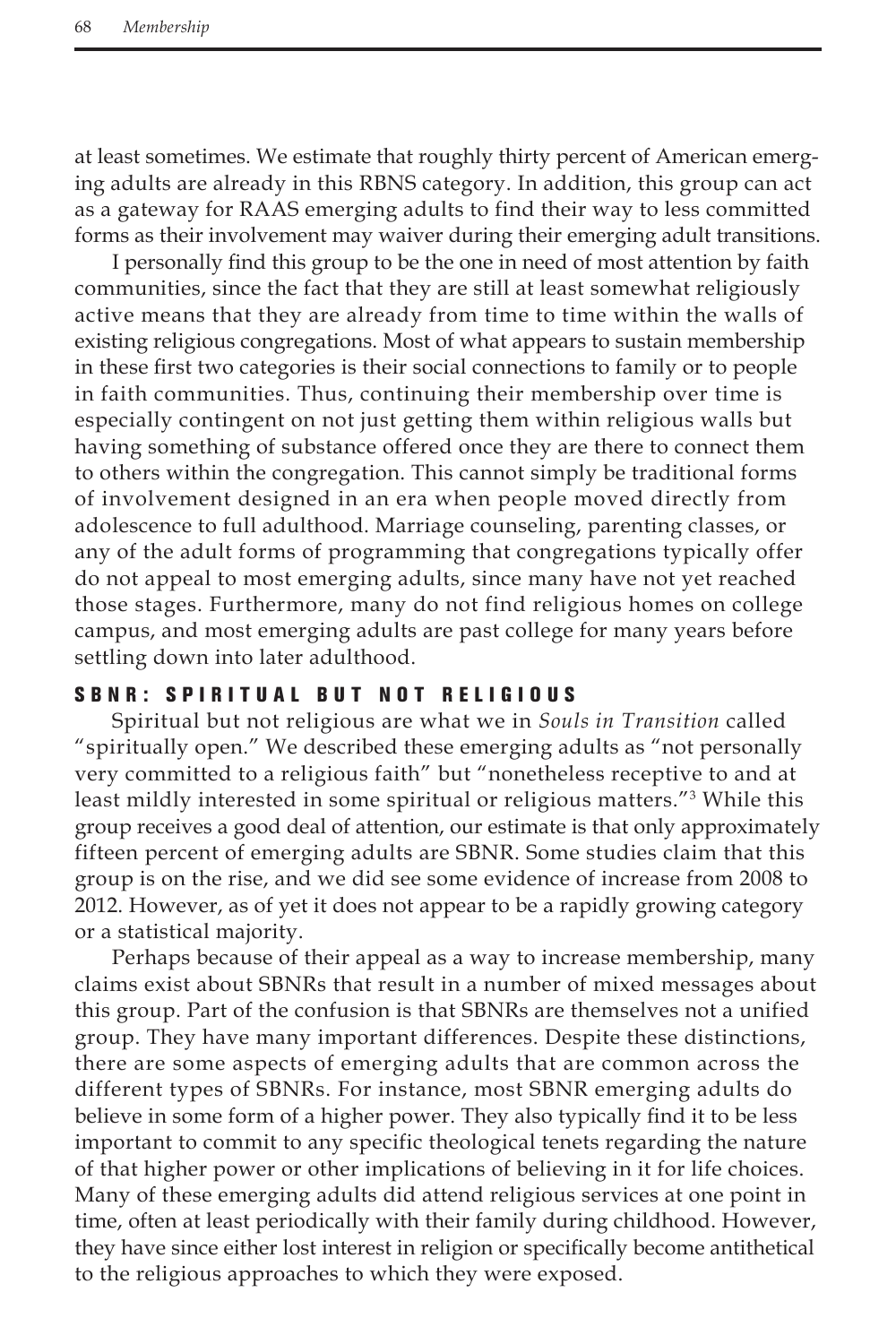Some SBNRs are quite hostile to organized religion as a whole and think that it is more ideal for people to hold personal spiritual beliefs that are not religiously tied. This kind of SBNR can view religious attendance as a sign of weakness, saying that they do not need a faith community to sustain their religiosity. Other types of SBNRs are people who have no antipathy to organized religion, but they also hold no commitment to any particular form of religiosity. This type of SBNR emerging adult finds at least some truth in many different types of religions and prefers to not get "bogged down" in the details of different theologies. They instead compile a universal version of spirituality that is perceived to transcend various world religions. Of course, in many cases this "detraditioned" spirituality is still highly Christocentric, often adhering to the Golden Rule philosophy of most mainline Protestant churches.

While the two previous categories (RAAS and RBNS) are mostly important for considering how to maintain membership, the SBNR category perhaps has the most appeal in terms of thinking about potential conversions, as they can seem "ripe for the picking," so to speak. However, it is important for faith communities to recognize that not all SBNRs are created equally. Some are spiritual and friendly to religions of all kinds, while others are spiritual and unfriendly to organized religions of all kinds. Appealing to these very different types of SBNRs requires treating them distinctly. To emerging adults who have had negative experiences with organized religion,

it appears from our process of interviewing that they have strong desires to be heard and understood in their anti-religious stances. It could be that providing an understanding ear may help to ease the allergy to organized religion, but it is not entirely clear if that is enough. For many, they would likely need to be convinced that religious institutions are about more than simply increasing their numbers (or their dollars), as

Most spiritual-but-not-religious (SBNR) emerging adults believe in a higher power. Many attended religious services at one point in time, but have either lost interest in them or become antithetical to the religious approaches to which they were exposed.

many of these SBNRs think of religious organizations as simply Ponzi schemes. Another hurtle in appealing to this group of emerging adults is that even if they do not have strong reactions against organized religion, they often do not see the value of it. Many of them have come, for various reasons, to believe that they do not *need* a social community to sustain their faith. They often describe themselves as being able to sustain their personal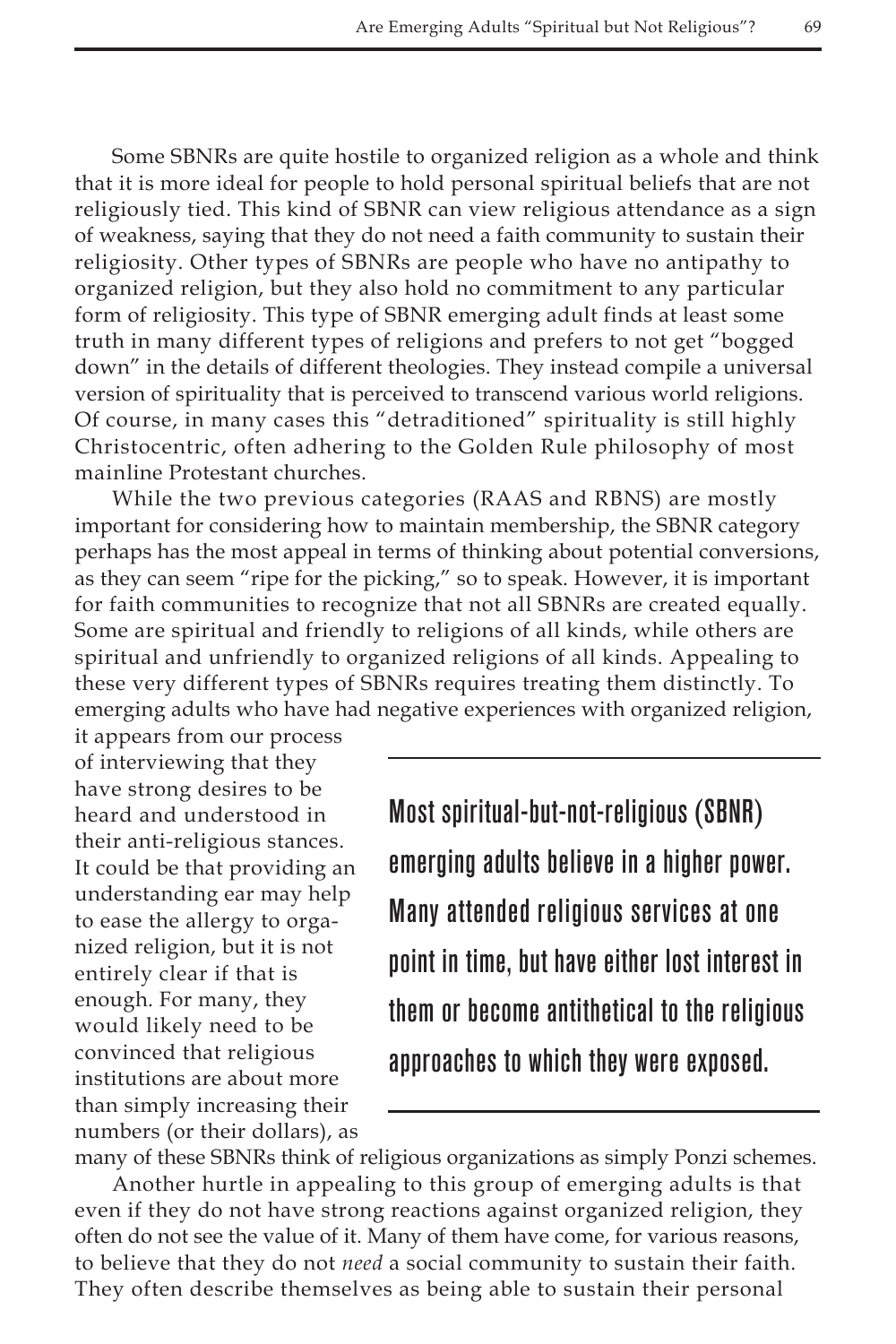commitment without the aid of any outward forms of religiosity. While this type of SBNR does not have any problem with people participating in religious activities, they tend to "other-ise" religiosity and say that it is fine if "others" need religious communities, but they do not. Therefore, appealing to this brand of SBNR emerging adult would require somehow evidencing the ways in which a faith community can sustain a life of faith that personal spirituality cannot do alone. And again, as is the case for RBNS, they would likely need activities geared especially for emerging adults if they were to decide to participate.

A third type of SBNR that can be mixed together in mainstream conceptions with the previous two is those emerging adults who are quite friendly to religious tenets but see value in many or all existing world religions. These SBNRs are in many ways a "different animal" than those who are spiritual but antithetical to religion or those who are spiritual but indifferent to religion. They are instead pro-religion*S* with a capital S, meaning they believe in the existence of a higher power and think that nearly all religions are describing this same power. To this type of SBNR it is less important to know whether the higher power should be called God, or Allah, or the Universe, as it is simply to acknowledge that some sort of power exists and all human institutions of religion more or less describe this same energy. This type of SBNR shares a great deal in common with agnostics, but does not tend to have trouble saying that they know a higher power exists; rather they believe that religious organizations may not be able to fully understand the higher power and quibble over (mostly meaningless) misinterpretations of it. In this sense, these SBNRs can perceive faith communities as the blind men with the elephant, all having some true subjective experiences while also all being false in understanding the totality of the higher power. Attempting to grow membership by appealing to this type of SBNR would thus appear to require some sort of convincing argument as to how any one particular religion could better speak to the elephant as a whole, without simply sounding like one of the blind men believing it knows the elephant based off one part.

# N R N S : N O T R E L I G I O U S , N O T S P I R I T U A L

Last but not least, another increasingly-recognized category is emerging adults who are not religious or spiritual. This group is often referred to as "nones," and many claim that NRNSs are on the rise. In *Souls in Transition*, we delineated three types of what I consider to be not religious or spiritual: "religiously indifferent," "religiously disconnected," and "irreligious."4 Combining these three groups, about forty percent of emerging adults could be classified as NRNS. Of these, the most interesting for increasing membership is probably the religiously disconnected emerging adults. This is because, like the two types of SBNRs described above, the religiously indifferent and irreligious are already fairly antithetical to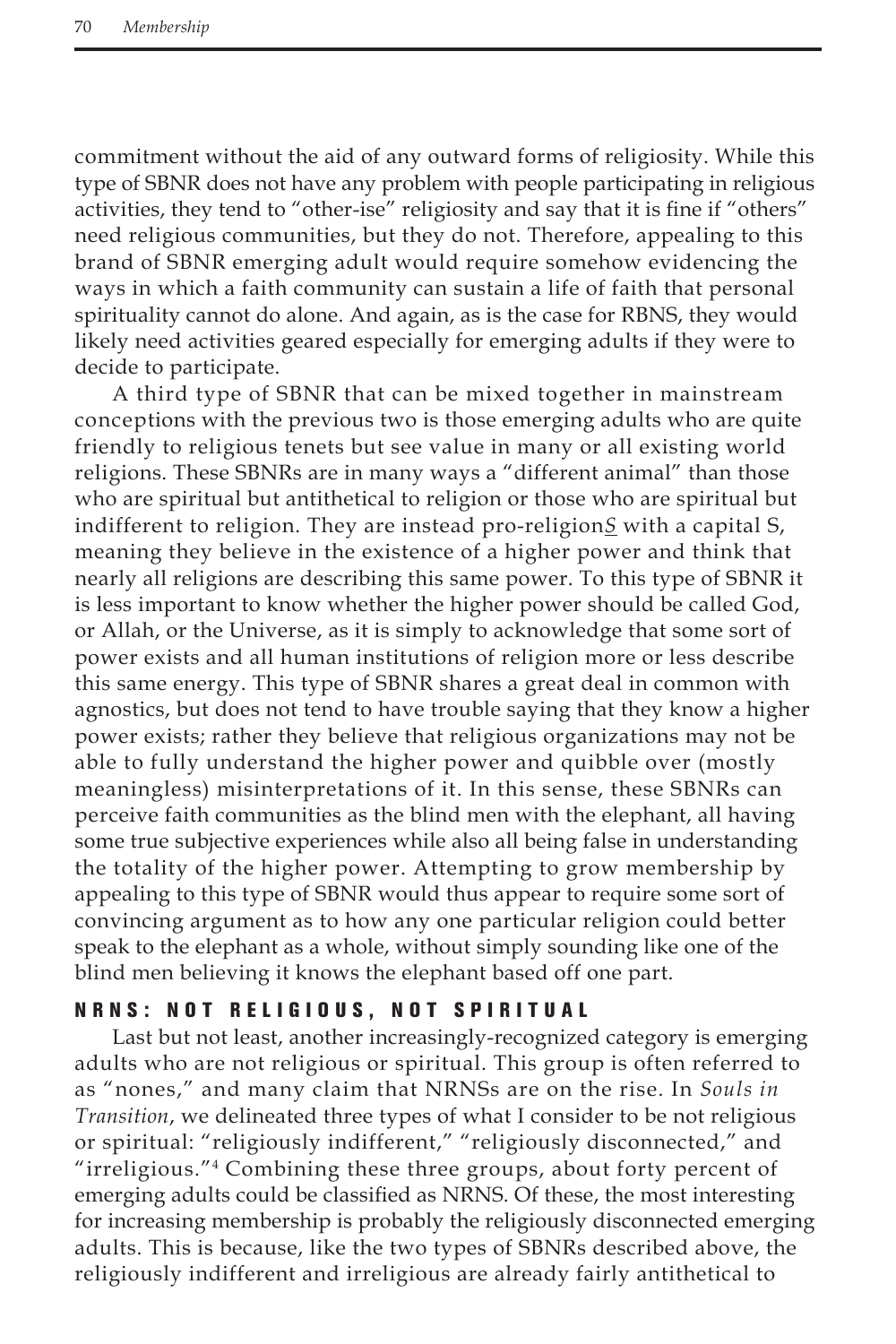considering religion as either interesting or good. These emerging adults have usually had long histories of finding religion to be something that specifically brought negative experiences or that was simply boring. They would be very likely to encounter any person of faith as someone who is different than themselves and to have engrained scripts for separating themselves from anything considered religious. That is not to say it is impossible to increase membership in these types of emerging adults, only that it would seem to require deep, sustained involvement and some sort of life-altering experience.

The third type of NRNS is somewhat different, however. Emerging adults who are religiously disconnected struck us as having shockingly low exposure to people of faith in any context. Somehow they have managed to exist in a relatively non-religious reference group without parents or anyone meaningful in their lives having any interactions with religious organizations. Of the NRNS, they therefore seem to be potentially the easiest to appeal to, as there is not necessarily something negatively patterned against organized religion, merely an absence. Of course, that initial absence does not exist in a vacuum, and it may be hard for these NRNSs to overcome the nonexistence of religion in all other aspects of their lives. Yet we did get the sense that for at least a handful of this already small group (approximately five percent of emerging adults), their religiosity may look quite different if anyone in their lives ever simply invited them to a religious activity.

#### Con c l u s ion

In summary, are emerging adults SBNR? Yes and no. About fifteen percent are, but that group is distributed across three quite different types of SBNRs, with distinct implications for growth in membership rates. Religiouslydisconnected NRNS also offer a potential for increasing membership. However, I think one of the main messages from the National Study of Youth and Religion research is the importance of

Religiously-attending emerging adults do not on the whole find that their faith communities have something to offer them during this unique life stage. While there are some notable exceptions, most who do participate in religious communities find themselves to be left out of traditional church programs.

focusing membership efforts first on the RAAS and RBNS. Religiouslyattending emerging adults do not on the whole find that their faith communities have something to offer them during this unique life stage. While there are some notable exceptions, most emerging adults who do participate in religious communities find themselves to be in between the traditional